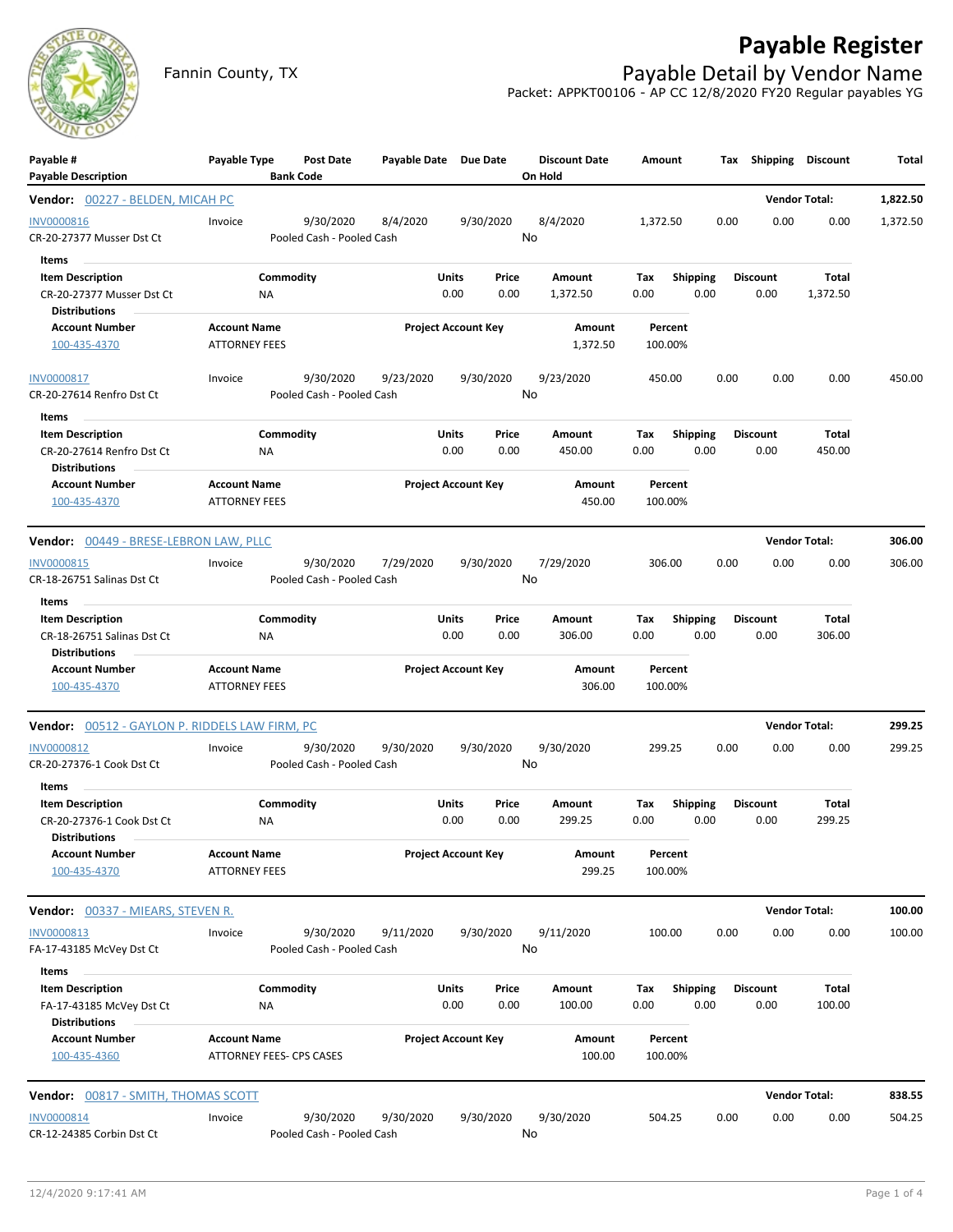| <b>Payable Register</b>                              |                                             |                           |                            |       |           | Packet: APPKT00106 - AP CC 12/8/2020 FY20 Regular payables YG |        |                    |      |                 |                 |        |
|------------------------------------------------------|---------------------------------------------|---------------------------|----------------------------|-------|-----------|---------------------------------------------------------------|--------|--------------------|------|-----------------|-----------------|--------|
| Payable #                                            | Payable Type                                | <b>Post Date</b>          | Payable Date               |       | Due Date  | <b>Discount Date</b>                                          | Amount |                    | Tax  | Shipping        | <b>Discount</b> | Total  |
| <b>Payable Description</b><br>Items                  |                                             | <b>Bank Code</b>          |                            |       |           | On Hold                                                       |        |                    |      |                 |                 |        |
| <b>Item Description</b>                              |                                             | Commodity                 |                            | Units | Price     | Amount                                                        | Tax    | <b>Shipping</b>    |      | <b>Discount</b> | Total           |        |
| CR-12-24385 Corbin Dst Ct<br><b>Distributions</b>    | <b>NA</b>                                   |                           |                            | 0.00  | 0.00      | 504.25                                                        | 0.00   | 0.00               |      | 0.00            | 504.25          |        |
| <b>Account Number</b><br>100-435-4370                | <b>Account Name</b><br><b>ATTORNEY FEES</b> |                           | <b>Project Account Key</b> |       |           | Amount<br>504.25                                              |        | Percent<br>100.00% |      |                 |                 |        |
| <b>INV0000855</b>                                    | Invoice                                     | 9/30/2020                 | 9/17/2020                  |       | 9/30/2020 | 9/17/2020                                                     |        | 334.30             | 0.00 | 0.00            | 0.00            | 334.30 |
| CR-20-27657-1 Salazar Dst Ct                         |                                             | Pooled Cash - Pooled Cash |                            |       |           | No                                                            |        |                    |      |                 |                 |        |
| <b>Items</b>                                         |                                             |                           |                            |       |           |                                                               |        |                    |      |                 |                 |        |
| <b>Item Description</b>                              |                                             | Commodity                 |                            | Units | Price     | Amount                                                        | Tax    | <b>Shipping</b>    |      | <b>Discount</b> | <b>Total</b>    |        |
| CR-20-27657-1 Salazar Dst Ct<br><b>Distributions</b> | <b>NA</b>                                   |                           |                            | 0.00  | 0.00      | 334.30                                                        | 0.00   | 0.00               |      | 0.00            | 334.30          |        |
| <b>Account Number</b><br>100-435-4370                | <b>Account Name</b><br><b>ATTORNEY FEES</b> |                           | <b>Project Account Key</b> |       |           | Amount<br>334.30                                              |        | Percent<br>100.00% |      |                 |                 |        |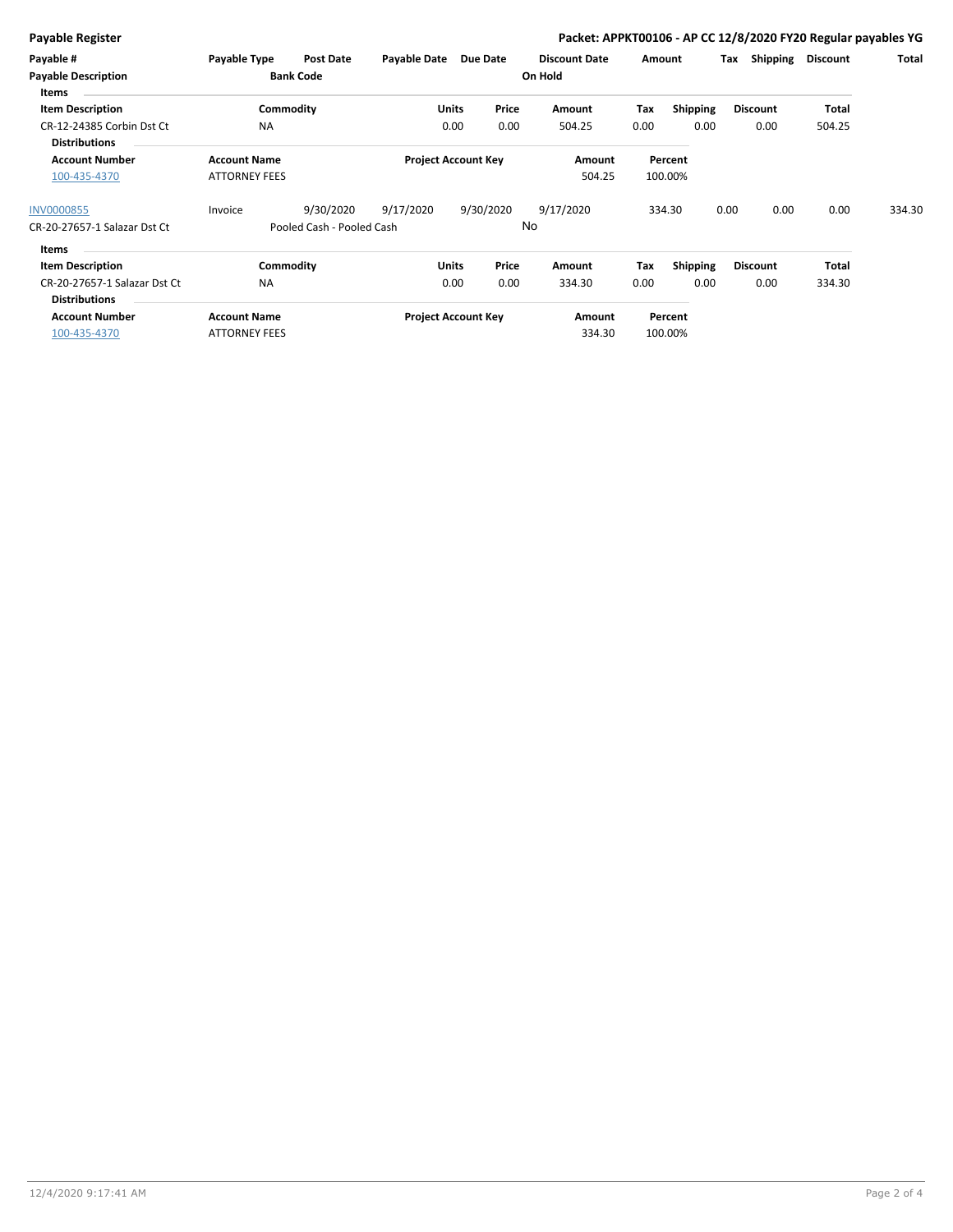## Payable Summary

| Type    | Count               | Gross    | Tax  | Shipping | <b>Discount</b> | Total    | <b>Manual Payment</b> | Balance  |
|---------|---------------------|----------|------|----------|-----------------|----------|-----------------------|----------|
| Invoice |                     | 3.366.30 | 0.00 | 0.00     | 0.00            | 3,366.30 | 0.00                  | 3,366.30 |
|         | <b>Grand Total:</b> | 3,366.30 | 0.00 | 0.00     | 0.00            | 3,366.30 | 0.00                  | 3,366.30 |